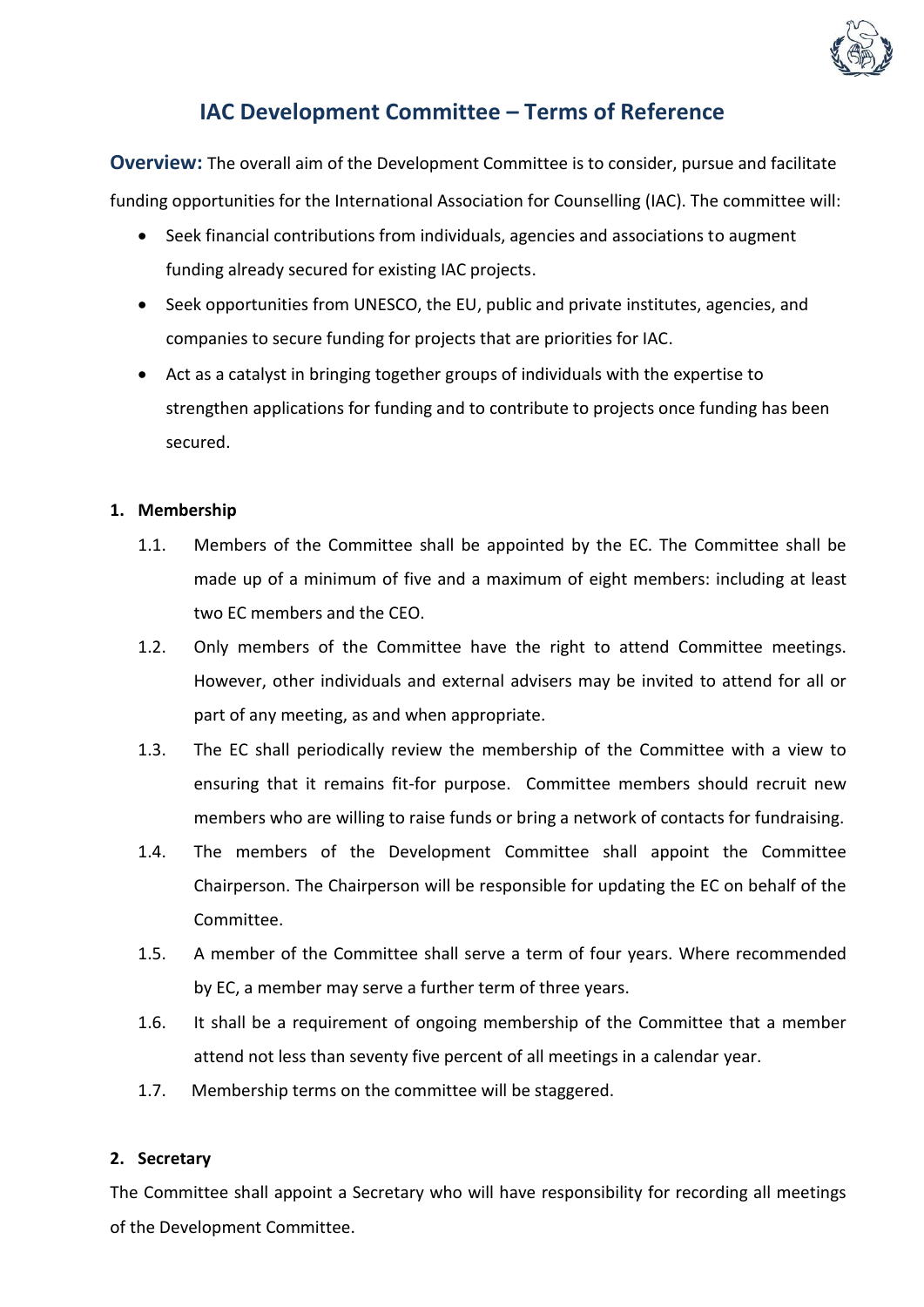#### **3. Quorum**

The quorum necessary for the transaction of business shall be three. A duly convened meeting of the Committee at which a quorum is present shall be competent to exercise all or any of the authorities, powers and discretions vested in or exercisable by the Committee.

### **4. Frequency of Meetings**

The Committee shall meet as often as may be required to ensure that it discharges its duties properly, but in any event not less than four times a year. Meetings take place online by videoconference.

### **5. Notice of Meetings**

- 5.1. Meetings of the Committee shall be called by the Secretary of the Committee at the request of the Chairperson of the Committee and unless otherwise agreed, notice of each meeting confirming the venue time and date, shall be forwarded to each member of the Committee and any other persons required to attend, no later than fourteen days before the date of the meeting.
- 5.2. Agenda and supporting papers shall be emailed to Committee members and to other attendees no later than seven days before the date of the meeting.

# **6. Minutes of Meetings**

- 6.1. The Secretary or their nominee shall minute the proceedings and resolutions of all Committee meetings, including the names of those present and in attendance.
- 6.2. Minutes of Committee meetings shall be circulated to all members of the Committee.

# **7. Duty as Development Committee**

- 7.1. The Committee shall:
	- 7.1.1. Engage in, assist and support the fundraising efforts of IAC.
	- 7.1.2. Set specific annual objectives for the Committee with reporting dates outlined.
	- 7.1.3. Identify and cultivate new prospects/donors and make introductions for Chief Executive Officer and Chairperson to follow up.
	- 7.1.4. Involve all EC members in fundraising and help to organise fundraising activities that take into consideration each EC member's individual talents.